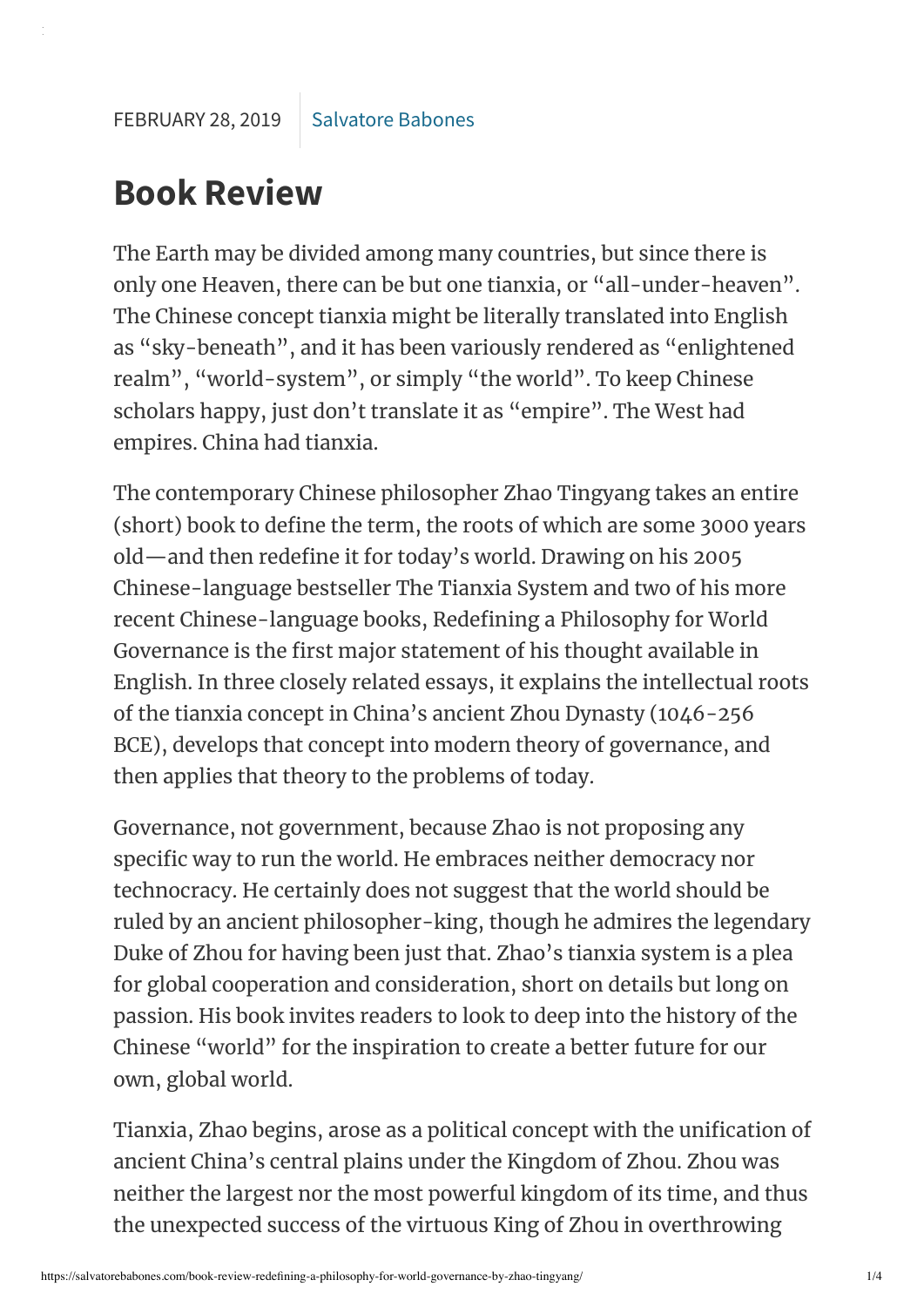18/07/2019 Book Review — "Redefining A Philosophy For World Governance" By Zhao Tingyang | Salvatore Babones

the Shang Dynasty created the political challenges of "the small rules the large" and "one rules the many". The creative solution of the king's premier, the Duke of Zhou, was the tianxia system.

The tianxia system is a kind of game-theoretic approach to ensuring a stable equilibrium among otherwise competing states. It is a system in which (1) "the benefits of joining … outweigh those of staying outside", (2) "all states are interdependent … and … their relationship is mutually beneficial", and (3) "public interest, shared interest and public enterprise [are] beneficial for all states". In other words, it is a great balancing act, but one without an outside master to tip the scales: Zhou's (and Zhao's) tianxia system is premised on "the internalization of the world, so that it has no externality".

The Duke of Zhou succeeded in stabilizing the Chinese tianxia by implementing a system of decentralized rule ("enfeoffment") in which each local state under the Zhou Dynasty was responsible for governing itself, but also expected to participate in a shared set of rituals. In return, the central Zhou Dynasty was expected to govern virtuously, itself in accordance with ritual. Such a system could accommodate internal diversity and even external expansion without breaking under the strain. Of course, it did eventually break down … after 800 years. That's not a bad record for a small state trying to run a large empire $$ er, tianxia.

Much to his credit, Zhao does not pretend that China has always been governed under a tianxia system. Instead, he sees the Zhou Dynasty as embodying an ideal that later Chinese dynasties appropriated for their own ends. The tianxia system, centered on the Central Plains surrounding the Yellow River, was a cultural resource that could be (and was) mobilized by those who wished to rule China. The Central Plains were the center of a "whirlpool" that exerted a centripetal force on neighboring lands, pulling them into its own history and mythology. No one could seriously claim the "Mandate of Heaven" who didn't control the Middle Kingdom itself.

 $_{\rm https://salvator/blapolei. Qnps/lsftx.}$ d $_{\rm Qnn}$ and Taiwan is a part of Langaryan is  $D$ t trace its history  $_{\rm 2/4}$ The whirlpool analogy is one of the most interesting aspects of the book. It is nothing less than a theory of how nationalism becomes globalism. Consider contemporary Taiwan (a topic Zhao steers clear of). Trace its history to the Central Plains of China, as the Kuomintang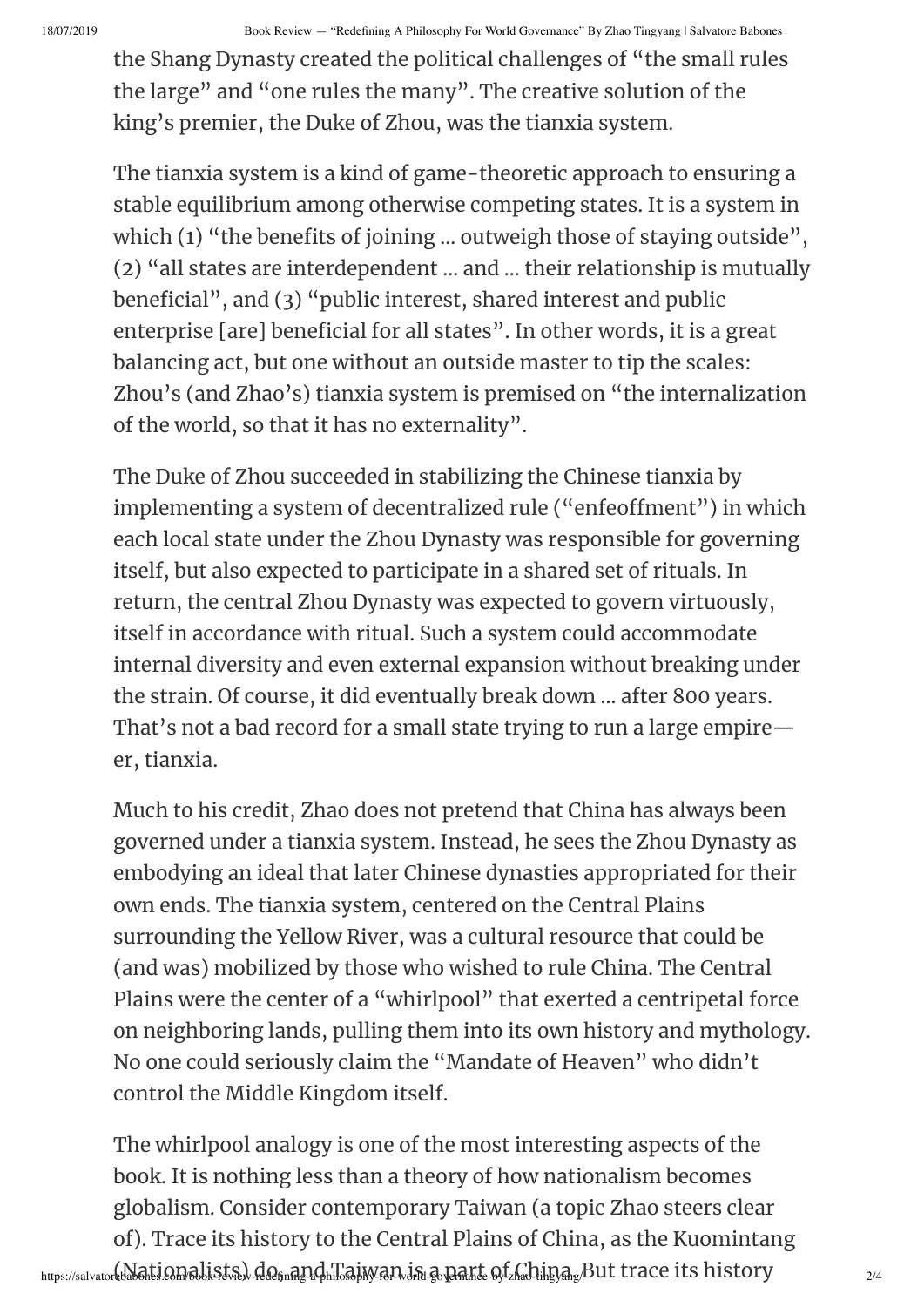through the indigenous peoples of the island, and Taiwan is Austronesian. These are two alternative whirlpools into which Taiwan could be drawn, and which whirlpool is chosen depends on who is doing the drawing.

Zhao implies that an analogous principle holds for creating a global community that is not a mere society of nations but a true world society, a latter-day tianxia. People must be drawn into a common historical narrative before they can accept that they all belong to the same world. This is no mere philosopher's fancy. It is actually happening in parts of Europe, where national histories are being replaced with European histories. It is not inconceivable that something similar could one day happen on a global scale.

For Zhao, true tianxia can only arise organically, not through force. That's what makes a universal tianxia system different from a universal imperial one. Empires impose universal histories on their subjects; just think of the Romans, or of the Bismarckian rewriting of German history to center on the whirlpool of Berlin, rather than those of Vienna or Munich which for centuries contested the leadership of Germany until Bismarck succeeded in uniting the country around his native Prussia. Zhao criticizes imperialists for getting things backwards:

"Thinking wrongly that universality comes from universalization, it [imperialism] always attempts to universalize its own values unilaterally. This is a fatal misunderstanding. Whether in logic or in practice, universality is a precondition for universalization, not the other way round."

The tianxia system is ultimately a peaceful system because it internalizes all of the world's potential conflicts into a community of shared destiny. No one today talks about Sussex going to war with Kent because both have long since internalized a shared Englishness, a shared Britishness, and (until recently) a shared Europeanness. Zhao's vision is that they will one day also internalize a shared worldness, and at that point tianxia (all-under-heaven) will be as seamless as Heaven itself.

https://salvatorebabones.com/book-review-redefining-a-philosophy-for-world-governance-by-zhao-tingyang/ 3/4 Zhao believes that such worlding is necessary to solve the world's many challenges, but he doesn't believe that it will happen any time soon. Nor does he argue that a new, global tianxia would be centered on